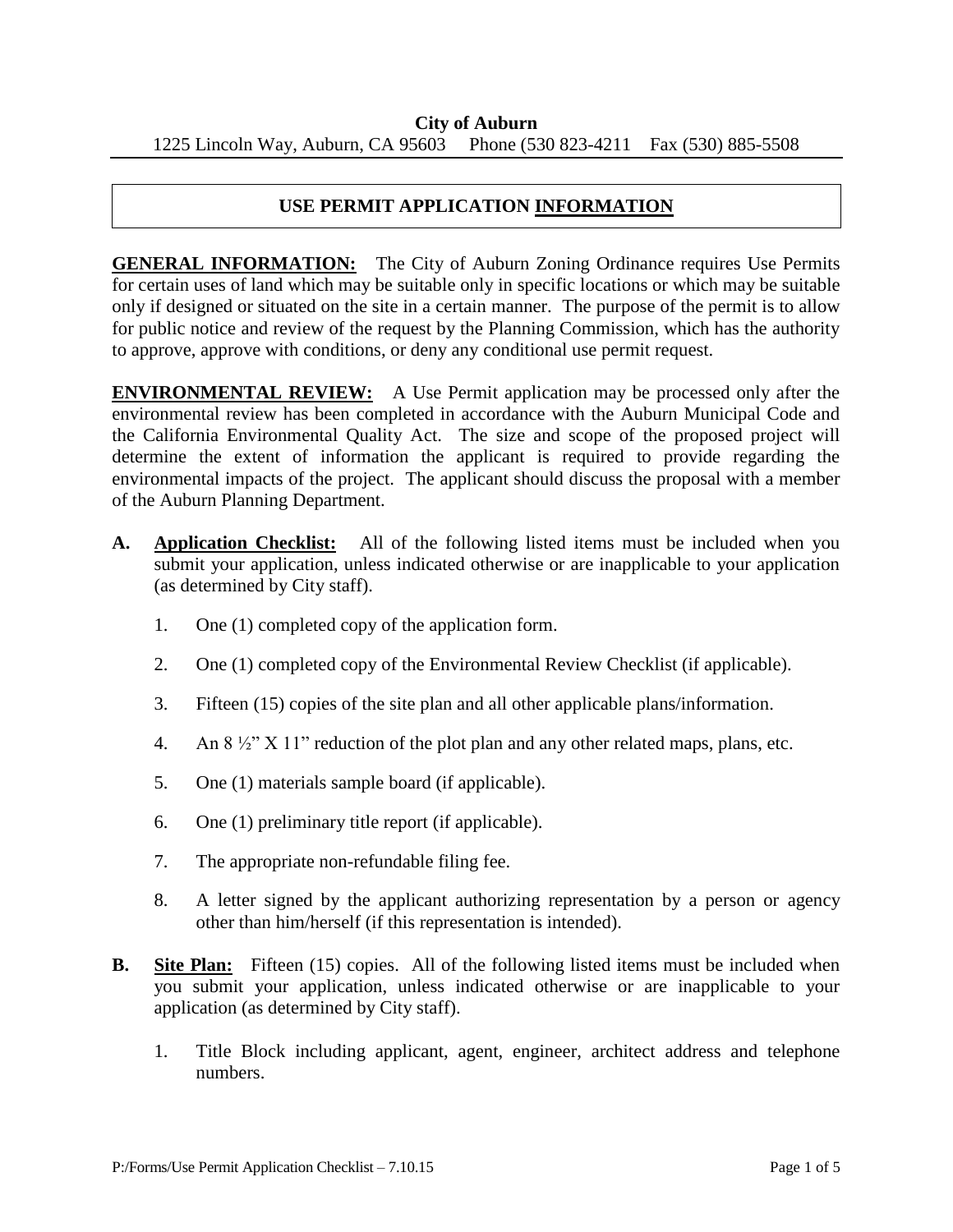- 2. Summary legend describing project information including zoning and lot size. For new construction, provide summary of units permitted proposed, building coverage permitted and proposed, and unit square footage breakdown.
- 3. Graphic scale and north arrow.
- 4. Vicinity map (showing property location to major roads or major landmarks).
- 5. Show location and dimensions of existing and proposed structures and walls. (Identify existing as a solid line and proposed as a dashed line).
- 6. Label the use of all existing and proposed structures or area.
- 7. Show the distance between structures and to the property lines.
- 8. Show square footage of the structure(s) and percentage of structure coverage in relationship to the entire lot.
- 9. Show location and dimensions of adjacent street right-of-way, property lines, building setback lines, sidewalks and easements.
- 10. Show off-street parking facilities, including parking area and layout, loading areas, trash storage areas, dimensions and numbers of individual parking spaces (including handicapped spaces) and aisles.
- 11. Show site access (including driveways).
- 12. Indicate existing and proposed landscaping. Preliminary landscaping to include trees and major planting areas (specific materials, sizes, and number to be part of final detailed plans following Commission approval).
- 13. Show exterior lighting.
- 14. Show size and species of all trees 6 inches and greater in diameter at breast height.
- 15. Show location and size of all proposed and existing signs, fences and walls.
- 16. Site plans should be maximum size of 18" X 26". If larger that  $8\frac{1}{2}$  " X 11", they should be folded to an  $8\frac{1}{2}$  X 11" format.
- 17. Show location and general dimensions of water courses and drainageways on the site, including any proposed modifications.
- 18. Show location and general dimensions of all existing and proposed culverts or bridges on the site.
- 19. An  $8\frac{1}{2}$  X 11" reduction of the plot plan and any other related maps, plans, etc. is required for all projects.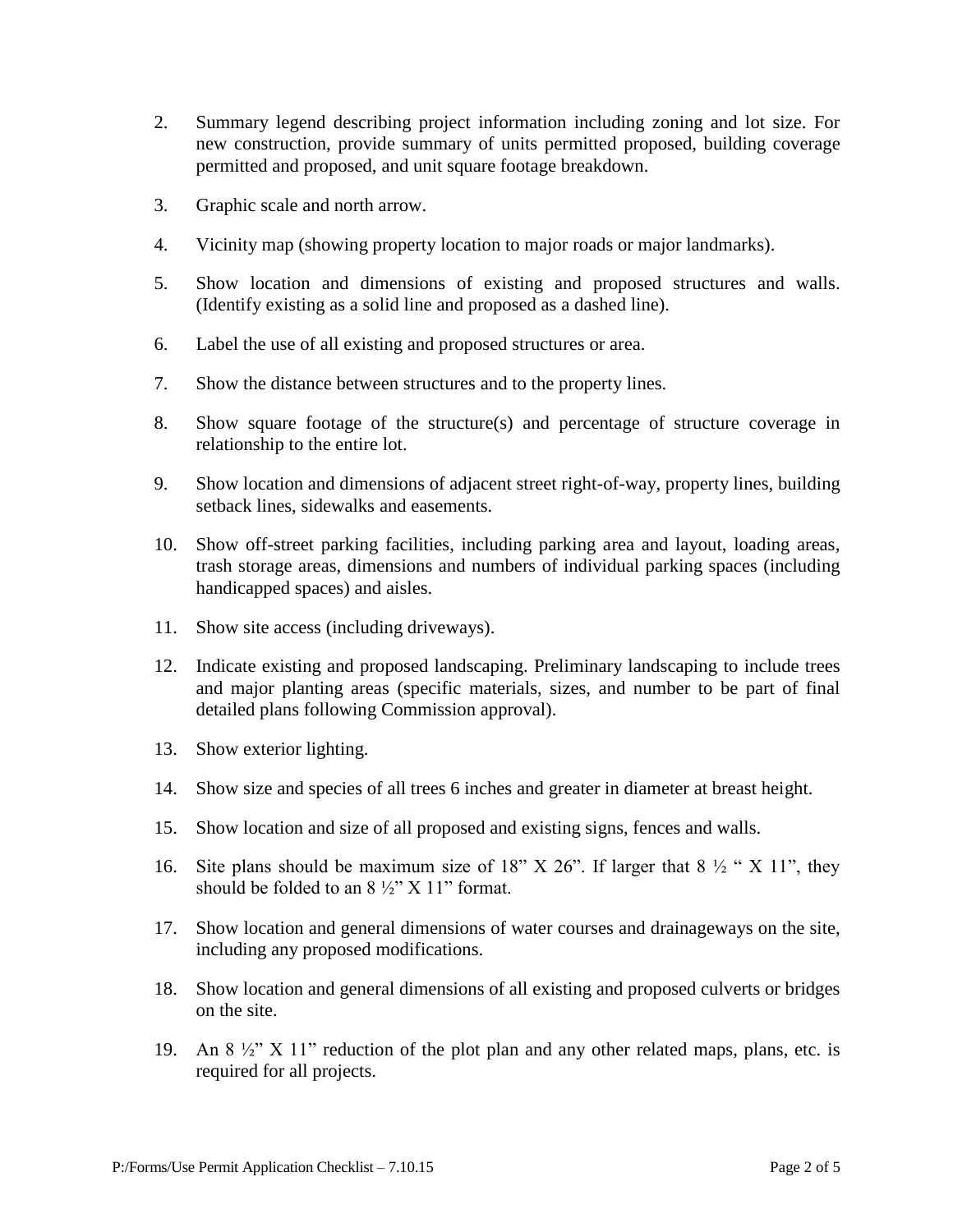- **C. Preliminary Grading Plan (if applicable)** Fifteen (15) copies of a detailed grading and drainage plan (when applicable) drawn to scale.
	- 1. Project name, north arrow and scale (scale to match site plan).
	- 2. All existing grades and proposed grades (both on site and on adjacent property as it affects proposed grading).
	- 3. Grades and slopes for all accessible paths of travel (as required by the Uniform Building Code).
	- 4. Surrounding street grades and pad elevations of proposed buildings and existing/approved buildings on adjacent property.
	- 5. All cut/fill slopes.
	- 6. Location and elevations of proposed retaining walls (include TW and BW elevations at key locations.
	- 7. All true elevations including: contours, spot, existing and post project elevations.
	- 8. Method of drainage.
	- 9. Any natural features including: wetlands, streams, slopes, etc.
	- 10. All existing trees 6" in diameter and larger.
	- 11. Grading quantities (excavation, fill and site balance).
	- 12. Provide representative cross sections for key locations on the project.
- **D. Landscape Plan (if applicable):** Fifteen (15) copies of a landscape plan drawn to scale indicating:
	- 1. Project name, north arrow and scale (scale to match site plan).
	- 2. Location of all existing and proposed trees and Tree Legend indicating: botanical name & common name; quality; size; and water usage (L, M, H).
	- 3. Location of proposed of proposed turf (grass) areas.
	- 4. A Plant Legend in table form indicating all shrubs and ground cover. Include the following information in the Plant Legend: botanical & common name; size; and water usage (L, M, H); height  $&$  width for mature shrubs. Replace height  $&$  width with typical spacing for ground cover. Individual shrub/ground cover locations do not need to be shown if a complete Plant Legend is provided.
	- 5. Landscape notes indicating shrub/ground cover design intent at key locations (e.g. screening intent, entry treatment intent, streetscape intent, property line treatment).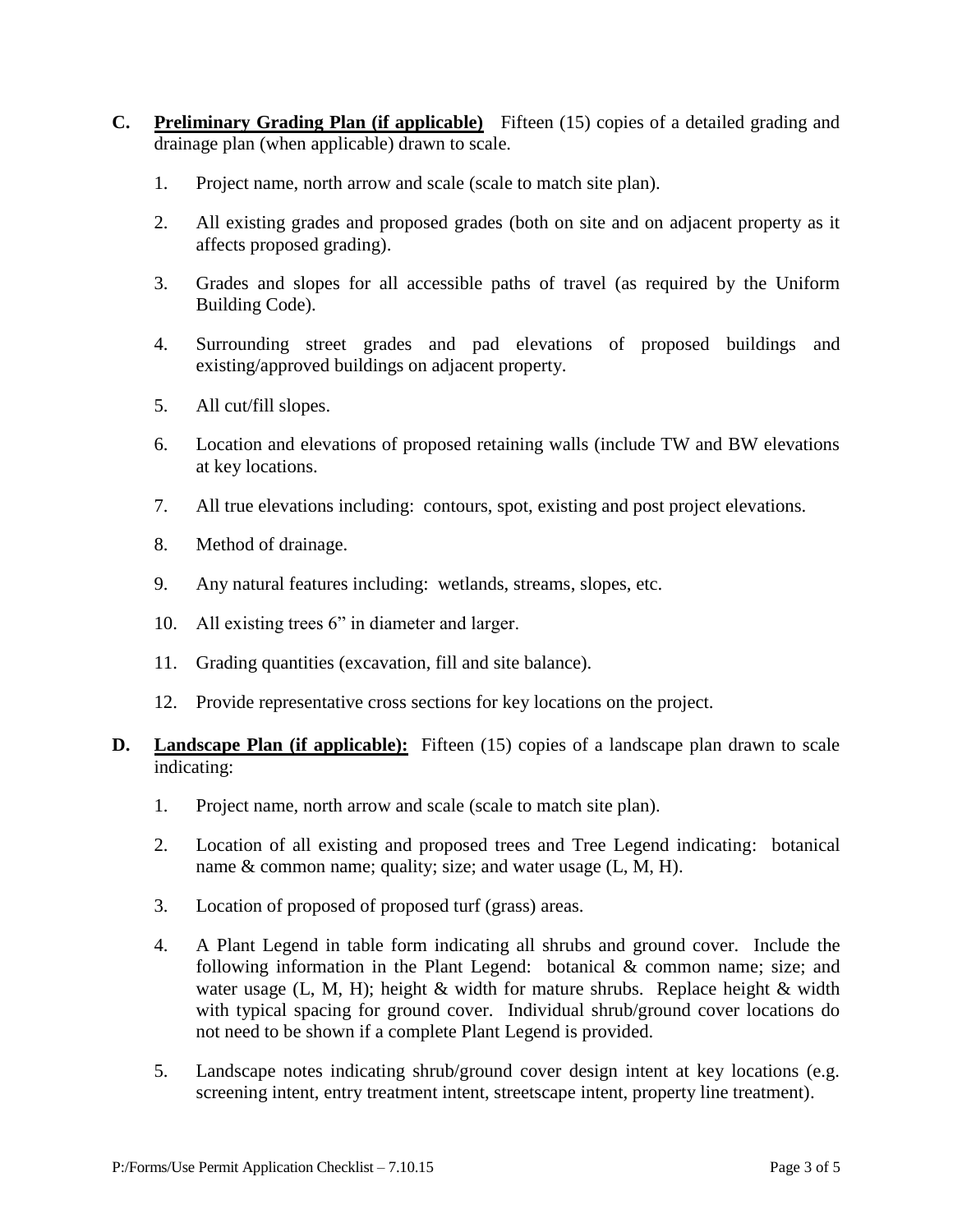- 6. Shading calculations for parking areas.
- 7. Detail of pedestrian plaza/site furniture and enhanced paving (when applicable).
- 8. The height and design of all fencing, walls, or other screening, including adjacent development that would affect or influence the on-site landscaping.

## **NOTE: Irrigation system(s) delineating coverage must be submitted with plans for building permits.**

- **E. Project Elevations (if applicable):** Fifteen (15) copies. When applicable, project elevations are to be submitted, drawn to scale, properly dimensioned, and clearly showing all of the following items with one set to be colored.
	- 1. Buildings (existing and proposed) from at least four (4) directions (labeled by compass direction).
	- 2. Height of all existing and proposed structures.
	- 3. Exterior building materials (labeled).
	- 4. Colors including all exterior surfaces and materials.
	- 5. Mechanical equipment and appurtenances including roof units, air conditioners, gas and water meters, and electrical boxes if known.
	- 6. Fences and walls (materials labeled).
	- 7. Signs (existing or proposed).
	- 8. Exterior lighting.

## **NOTE: Elevations must not show site or background details (i.e. mounding, trees, plantings, mountains, etc.) unless reasonable facsimiles will be put into initial project.**

- **F. Material Sample Board:** One (1) copy. Specific examples of proposed materials and colors to include:
	- 1. Exterior building materials (e.g., siding, plaster, trim, etc).
	- 2. Roofing material.
	- 3. Exterior paint/finish colors (e.g. color chips, actual product examples, etc.).
	- 4. Sign materials/colors.